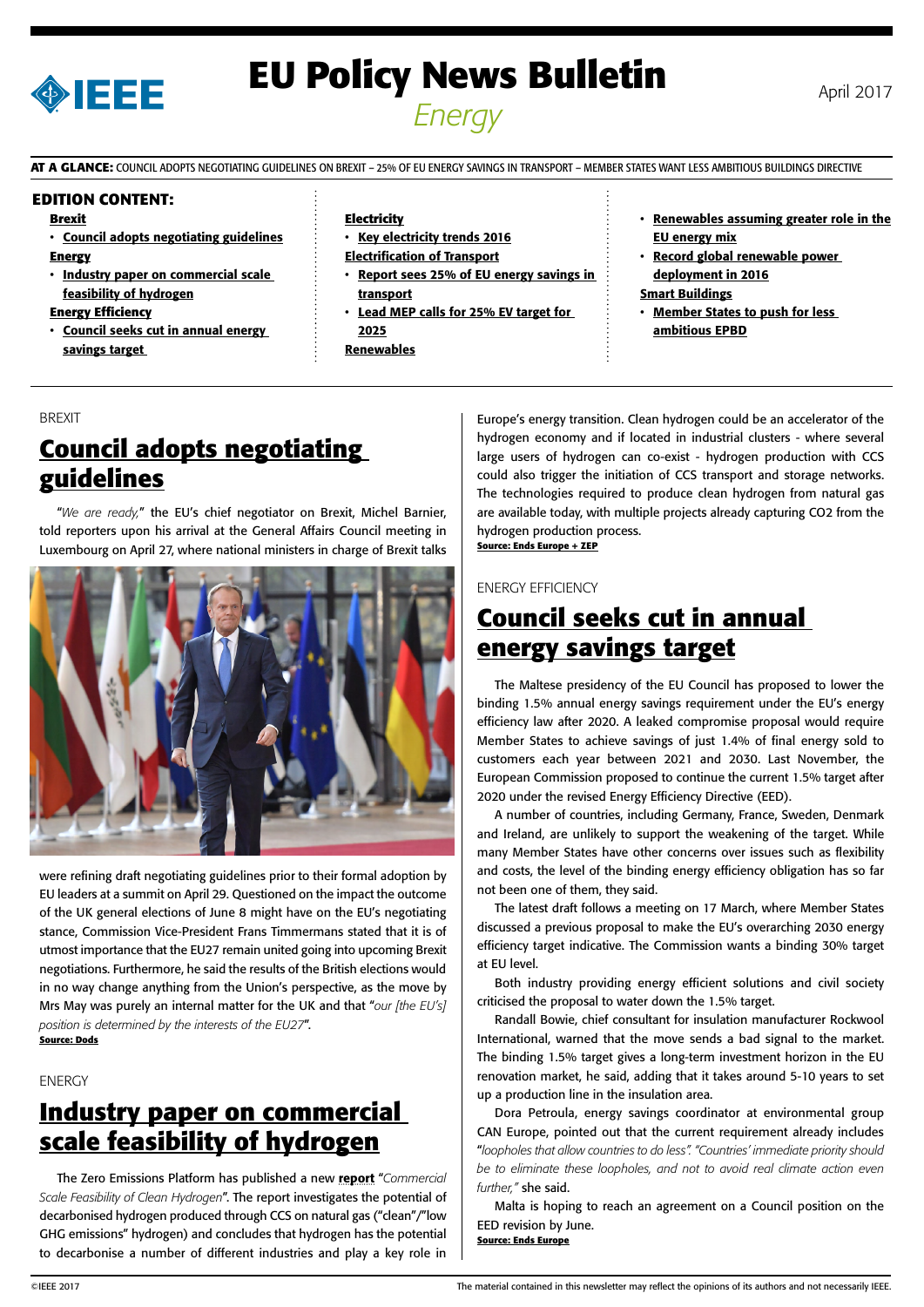### <span id="page-1-0"></span>**ELECTRICITY**

# **Key electricity trends 2016**

Overall production of electricity rose slightly in the OECD last year, but each region saw different changes in production shares by fuel type, says the International Environment Agency. An assessment of monthly data shows that in 2016, OECD net electricity production grew by 0.9% compared to 2015. Within this small overall change there was a large increase of 9.5% in geothermal, solar, wind and other renewables generation and a smaller, but still significant, increase of hydro, 2.2%. Combustible fuels and nuclear fell by 0.2% and 0.1%, respectively. For more data, please click [here](http://www.iea.org/newsroom/news/2017/april/statistics-key-electricity-trends-2016.html). **Source: International Energy Agency**

### ELECTRIFICATION OF TRANSPORT

### **Report sees 25% of EU energy savings in transport**



According to a [report](http://energycoalition.eu/sites/default/files/20170425%20Ricardo%20Energy%20%26%20Environment%20Study%20-%20National%20policies%20Transport%20Article%207%20EED.pdf) by Ricardo, tapping into the potential for a fivefold increase in annual energy savings in transport would allow the EU to scrap an exemption for the sector from its savings obligation.

This potential would cover savings needed in other areas once fuel used for transport would need to be factored in when countries count their annual energy savings under the Energy Efficiency Directive (EED), the report indicated.

This means it would be feasible to continue to apply a 1.5% annual energy savings target for all Member States though the next decade, said the Coalition for Energy Savings, which commissioned the report.

Government representatives are currently considering to water down the binding annual 1.5% energy savings target to 1.4% after 2020, while the European Commission's EED reform proposal would allow EU governments to continue ignoring fuel used for transport when setting national energy savings targets.

With transport accounting for 30% of EU energy use and further provisions allowing governments 25% leeway in setting their reduction objectives, real energy saving obligations amount to just 0.75% a year, the Coalition argues. *"All Member States bar Sweden have used this loophole,"* its secretary general Stefan Scheuer said while presenting the report in Brussels.

The equivalent of 4.5 million tonnes of oil (Mtoe) could be spared each year by combining transport sector interventions – such as boosting public transport and cycling or moving freight off the roads – with energy and CO2 taxes and measures to increase uptake of electric and other low-emissions vehicles, the report suggested.

This could boost the contribution of the transport sector from 9% of

the 8.9 Mtoe average reduction seen in final energy consumption between 2014 and 2020 to over a quarter of an envisaged 17 Mtoe annual saving in the decade from 2021, the report concluded.

*"National transport measures have a great potential and together with the untapped savings in buildings and industry will allow reaching truly 1.5% savings per year,"* Scheuer said.

MEPs and national governments are currently also negotiating the level of the overall energy efficiency target for 2030, which the Commission proposed to set at 30%. EU leaders called for a less ambitious non-binding 27% improvement in 2014, while the European Parliament backed last summer a binding 40% target. **Source: Ends Europe**

**Lead MEP calls for 25% EV target for 2025**

The European Commission should adopt a target to ensure at least a quarter of all vehicles sold by EU manufacturers run on electricity by 2025, MEP Bas Eickhout (V/NL) has suggested.

A recent draft position authored by Eickhout, who leads the European Parliament's work on the EU's low-emission mobility strategy, sought to boost the uptake of electric cars by urging Member States to speed up the deployment of infrastructure for alternative fuels.

According to figures released by the European Environment Agency, electric vehicles only represented 1.1% of all new vehicle sales in 2016, down from 1.2% in 2015. Up to 12 countries could face legal action by the Commission for failing to produce their national roll-out plans required under EU law.

Eickhout's draft position also called on the Commission to set CO2 limits for both cars and vans at 70 g/km by 2025 and 50 g/km by 2030. CO2 standards for heavy-duty vehicles in 2025 should be presented *"without delay"*, it added, in line with a recent draft recommendation being discussed in the Parliament's environment committee.

However, the Commission's proposal is only expected to come out around Easter 2018.

The mobility strategy was tabled by the Commission last July, and the transport committee is set to vote on the Parliament's position in September.

**Source: Ends Europe**

### RENEWABLES

### **Renewables assuming greater role in the EU energy mix**

The European Environmental Agency EEA published a [report](http://www.eea.europa.eu/publications/renewable-energy-in-europe-2017) in which it outlines how renewable energy sources are steadily increasing their share in energy consumption across the European Union, and further reducing the need for CO2-emitting fossil fuel energy. This trend is driving down greenhouse gas emissions from electricity generation, buildings' heating and cooling, and transport.

The EEA report shows that renewables have become a major contributor to the energy transition occurring in many parts of Europe. Growth in renewables continues to bolster climate change mitigation in the EU. The EU-wide share of renewable energy use increased from 15% in 2013 to 16% in 2014. This upward trend continued also in 2015, as renewable energy accounted for the majority (77%) of new electricity-generating capacity for the eighth year in a row. Recent data from Eurostat showed that the EU-wide renewable energy use finally reached 16.7% in 2015 – which is close to the EEA's 16.4% preliminary estimate published in December 2016. This steady EU-wide progress in renewables since 2005 enables the EU to stay well on course to reach its target of 20 % by 2020.